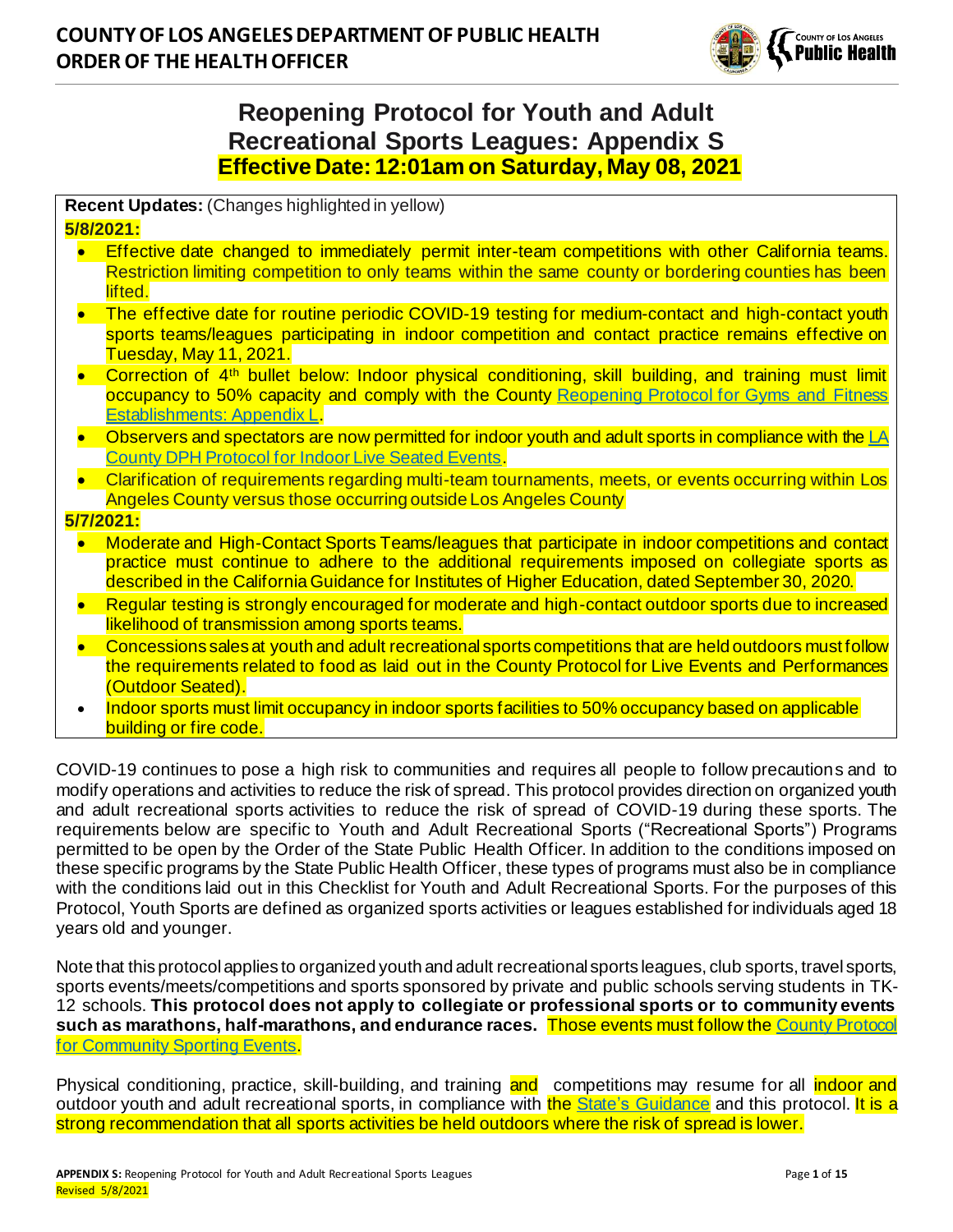

Indoor **moderate-contact and indoor high-contact** youth recreational sports activities may resume indoor competition and contact practice, including indoor physical conditioning, skill-building, training, contact practice and competition if the team adheres to the additional requirements imposed on collegiate sports, as specified in the California Institutions of Higher Education Guidance, dated September 30, 2020, and is in compliance with the requirements laid out in this protocol. The collegiate sports requirements include regular testing, the implementation of a Return to Play Safety Plan and a Site-Specific Safety Plan for every facility. If the competitions and contact practice are only held outdoors, the additional collegiate sports requirements imposed do not apply. Indoor physical conditioning, skill building, and training must still comply with the County Reopening [Protocol for Gyms and Fitness](http://www.ph.lacounty.gov/media/Coronavirus/docs/protocols/Reopening_FitnessEstablishments.pdf) Establishments: Appendix L. Observers and spectators are permitted for outdoor youth and adult sports in compliance with the [LA County DPH Protocol for Outdoor Live Seated Events.](http://publichealth.lacounty.gov/media/Coronavirus/docs/protocols/Reopening_LiveOutdoorEvents.pdf) Observers and spectators are permitted for indoor youth and adult sports in compliance with th[e LA County DPH](http://publichealth.lacounty.gov/media/Coronavirus/docs/protocols/Reopening_LiveIndoorEvents.pdf)  [Protocol for Indoor Live Seated Events.](http://publichealth.lacounty.gov/media/Coronavirus/docs/protocols/Reopening_LiveIndoorEvents.pdf) Review and implement the requirements of the applicable protocol if observers or spectators will be present.

The risk of spread of COVID-19 from an infected person, even if they feel well, to others who are not fully vaccinated is affected by the following factors:

- **Risk increases substantially when indoors.**
- Risk increases when face masks are not worn correctly and consistently, and physical distancing is not maintained.
- Risk increases with increasing levels of contact between participants; closer contact (particularly face-toface contact), and the frequency and total duration of close contact, increases the risk that respiratory particles will be transmitted between participants.
- Risk increases with greater exertion levels; greater exertion increases the rate of breathing and the quantity of air that is inhaled and exhaled with every breath.
- Risk increases with mixing of cohorts and groups, particularly when from different communities (during or outside of sports play); mixing with more people increases the risk that an infectious person will be present.

Recreational Sports are classified in the Table below by their level of contact and transmission risk. Outdoor activities that allow for consistent wearing of masks and physical distancing by all are lower risk than indoor activities that involve close contact between sports participants and high exertion that increases the spread of exhaled respiratory droplets and particles and those that limit the ability to wear masks consistently. The competition between different teams and numerous participants also increases mixing and interactions across groups and outside of communities, which also contributes to the potential for spread of COVID-19 disease. Any tournaments or events that involve more than two teams are not currently permitted.

Please note that the list in the Table 1 below is not exhaustive but provides examples of sports with different levels of contact so that the level of risk and appropriate Tier can be assessed for other sports. Note that all sports that are permitted in lower tiers are also permitted in higher tiers.

In the protocols that follow, the term "household" is defined as "persons living together as a single living unit" and shall not include institutional group living situations such as dormitories, fraternities, sororities, monasteries, convents, or residential care facilities, nor does it include such commercial living arrangements such as boarding houses, hotels, or motels.<sup>1</sup> The terms "staff" and "employee" are meant to include coaches, employees, support staff, volunteers, interns and trainees, scholars and all other individuals who carry out work at the site or for the recreational sport activity. The term "participants", "family members", "visitors" or "customers" should be understood to include members of the public and others who are not staff or employees who spend time at the business or site or take part in the activities. The terms "establishment", "site", and "facility" both refer to the building, grounds, and any adjacent buildings or grounds at which permitted activities are conducted. "LACDPH"

<sup>1</sup> Los Angeles County Code, Title 22. §22.14.060 - F. Family definition. (Ord. 2019-0004 § 1, 2019.) https://library.municode.com/ca/los\_angeles\_county/codes/code\_of\_ordinances?nodeId=TIT22PLZO\_DIV2DE\_CH22.14DE\_22.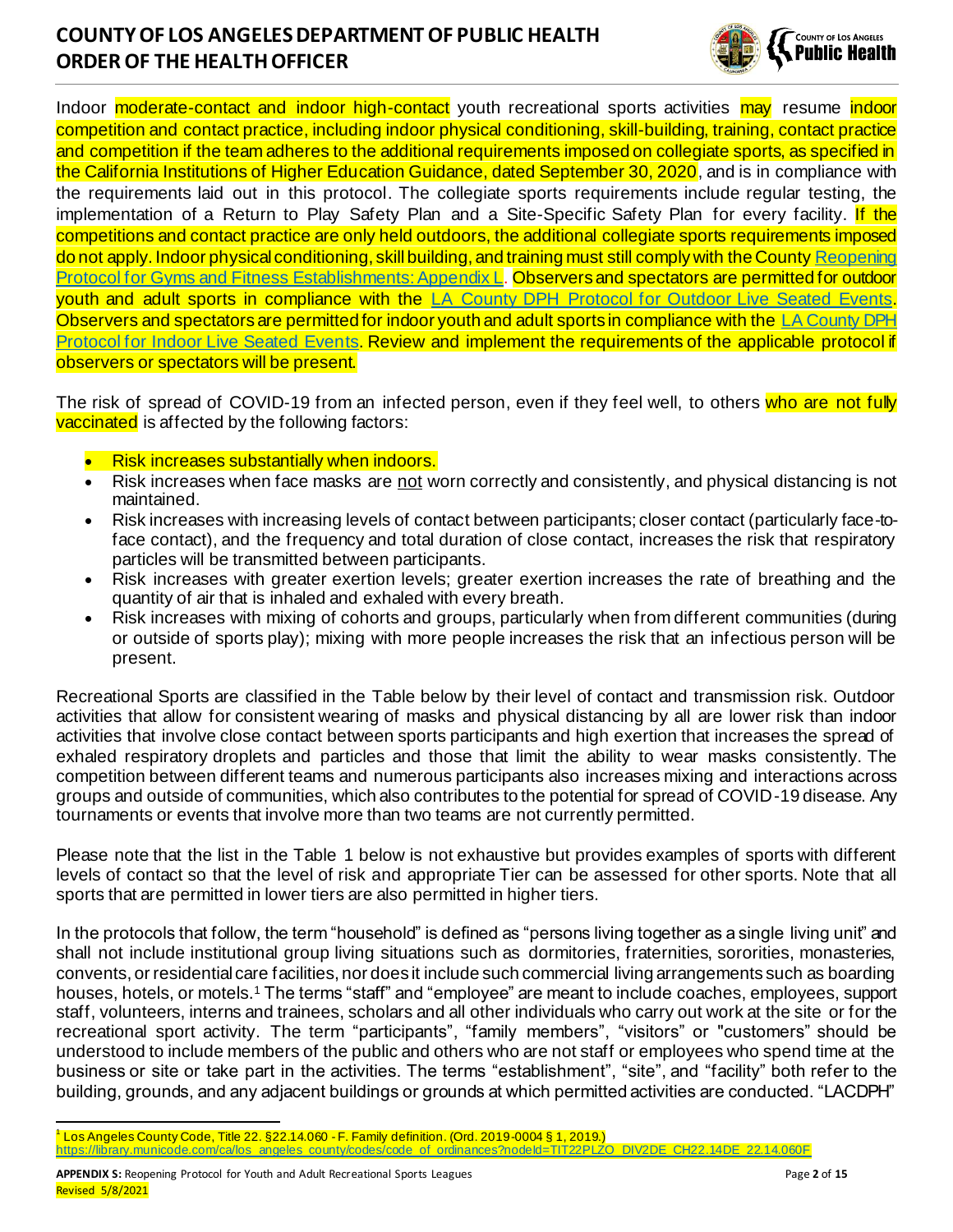

or "Public Health" is the Los Angeles County Department of Public Health.

- For the purposes of this Protocol, people are considered "fully vaccinated" against COVID-19<del>?</del>:
	- 2 weeks or more after their second dose in a 2-dose COVID-19 vaccine series, such as the Pfizer or Moderna, or
	- 2 weeks or more after a single-dose COVID-19 vaccine, such as Johnson & Johnson (J&J)/Janssen.

### **Table 1: Youth and Adult Recreational Sports Permitted by Current Tier of County<sup>3</sup>**

| <b>Widespread Tier</b><br>(Purple)                                                                                                                                                                                                                                                                                                                                                                                                                                                                                                                                                                                                                                                                  | <b>Substantial Tier (Red)</b>                                                                                                                                                                                                                                                                                                                                                                                                                                                                         | <b>Moderate Tier</b><br>(Orange)                                                                                                                                                                                                                                                                                                                                                                                                                                                                                                                                                                                                                                                          | <b>Minimal Tier (Yellow)</b>                                                                                                                                                                                                                                                                                                                                                                                                                                                                                                                                                                                                                                                                          |
|-----------------------------------------------------------------------------------------------------------------------------------------------------------------------------------------------------------------------------------------------------------------------------------------------------------------------------------------------------------------------------------------------------------------------------------------------------------------------------------------------------------------------------------------------------------------------------------------------------------------------------------------------------------------------------------------------------|-------------------------------------------------------------------------------------------------------------------------------------------------------------------------------------------------------------------------------------------------------------------------------------------------------------------------------------------------------------------------------------------------------------------------------------------------------------------------------------------------------|-------------------------------------------------------------------------------------------------------------------------------------------------------------------------------------------------------------------------------------------------------------------------------------------------------------------------------------------------------------------------------------------------------------------------------------------------------------------------------------------------------------------------------------------------------------------------------------------------------------------------------------------------------------------------------------------|-------------------------------------------------------------------------------------------------------------------------------------------------------------------------------------------------------------------------------------------------------------------------------------------------------------------------------------------------------------------------------------------------------------------------------------------------------------------------------------------------------------------------------------------------------------------------------------------------------------------------------------------------------------------------------------------------------|
| <b>Outdoor low-contact</b><br>sports:<br>Archery<br>$\bullet$<br>Badminton (singles)<br>$\bullet$<br>Band<br><b>Biking</b><br><b>Bocce</b><br>Corn hole<br>Cross country<br>Dance (no contact)<br>Disc golf<br><b>Drumline</b><br>Equestrian events<br>(including rodeos)<br>that involve only a<br>single rider at a<br>time)<br>Golf<br>Ice and roller<br>skating (no contact)<br>Lawn bowling<br>Martial arts (no<br>contact)<br>Physical training<br>$\bullet$<br>(e.g., yoga, Zumba,<br>Tai chi)<br>Pickleball (singles)<br>Rowing/crew (with<br>1 person)<br>Running<br>$\bullet$<br>Shuffleboard<br>Skeet shooting<br>Skiing and<br>$\bullet$<br>snowboarding<br>Snowshoeing<br>Swimming and | Outdoor moderate-<br>contact sports:<br>Badminton<br>$\bullet$<br>(doubles)<br><b>Baseball</b><br>$\bullet$<br>Cheerleading<br>$\bullet$<br>Dodgeball<br>$\bullet$<br>Field hockey<br>$\bullet$<br><b>Flag Football</b><br>$\bullet$<br>Gymnastics<br>$\bullet$<br>Kickball<br>$\bullet$<br>Lacrosse<br>$\bullet$<br>(girls/women)<br>Pickleball<br>$\bullet$<br>(doubles)<br><b>Sideline Cheer</b><br>$\bullet$<br>Softball<br>$\bullet$<br>Tennis (doubles)<br>$\bullet$<br>Volleyball<br>$\bullet$ | Outdoor high-<br>contact sports:<br><b>Basketball</b><br>$\bullet$<br>Football<br>$\bullet$<br>Ice hockey<br>$\bullet$<br>Lacrosse<br>$\bullet$<br>(boys/men)<br>Rugby<br>$\bullet$<br>Rowing/crew<br>$\bullet$<br>(with 2 or more<br>people)<br>Soccer<br>$\bullet$<br>Water polo<br>Indoor low-contact<br>sports:<br>Badminton<br>$\bullet$<br>(singles)<br><b>Bowling</b><br>$\bullet$<br>Curling<br>$\bullet$<br>Dance (no<br>$\bullet$<br>contact)<br>Gymnastics<br>$\bullet$<br>Ice skating<br>$\bullet$<br>(individual)<br>Physical<br>$\bullet$<br>training<br>Pickleball<br>$\bullet$<br>(singles)<br>Swimming and<br>$\bullet$<br>diving<br>Tennis (singles)<br>Track and field | Indoor moderate-<br>contact sports:<br>Badminton<br>$\bullet$<br>(doubles)<br>Cheerleading<br>Dance (intermittent<br>$\bullet$<br>contact)<br>Dodgeball<br>$\bullet$<br>Kickball<br>$\bullet$<br>Pickleball (doubles)<br>$\bullet$<br>Racquetball<br>$\bullet$<br><b>Sideline Cheer</b><br>$\bullet$<br>Squash<br>$\bullet$<br>Tennis (doubles)<br>$\bullet$<br>Volleyball<br>$\bullet$<br>Indoor high-contact<br>sports:<br><b>Basketball</b><br>$\bullet$<br><b>Boxing</b><br>$\bullet$<br>Ice hockey<br>$\bullet$<br>Ice skating (pairs)<br>$\bullet$<br><b>Martial arts</b><br>$\bullet$<br>Roller derby<br>$\bullet$<br>Soccer<br>$\bullet$<br>Water polo<br>$\bullet$<br>Wrestling<br>$\bullet$ |

<sup>2</sup> This applies to COVID-19 vaccines currently authorized for emergency use by the Food and Drug Administration: Pfizer-BioNTech, Moderna, and Johnson and Johnson (J&J)/Janssen COVID-19 vaccines. This can also be applied to COVID-19 vaccines that have been authorized for emergency use by the World Health Organization (e.g., AstraZeneca/Oxford). See WHO'[s website](https://www.who.int/emergencies/diseases/novel-coronavirus-2019/question-and-answers-hub/q-a-detail/coronavirus-disease-(covid-19)-vaccines) for more information about WHO-authorized COVID-19 vaccines. <sup>3</sup> California Department of Public Health's *Outdoor and Indoor Youth and Recreational Adult Sports,* <https://www.cdph.ca.gov/Programs/CID/DCDC/Pages/COVID-19/outdoor-indoor-recreational-sports.aspx>.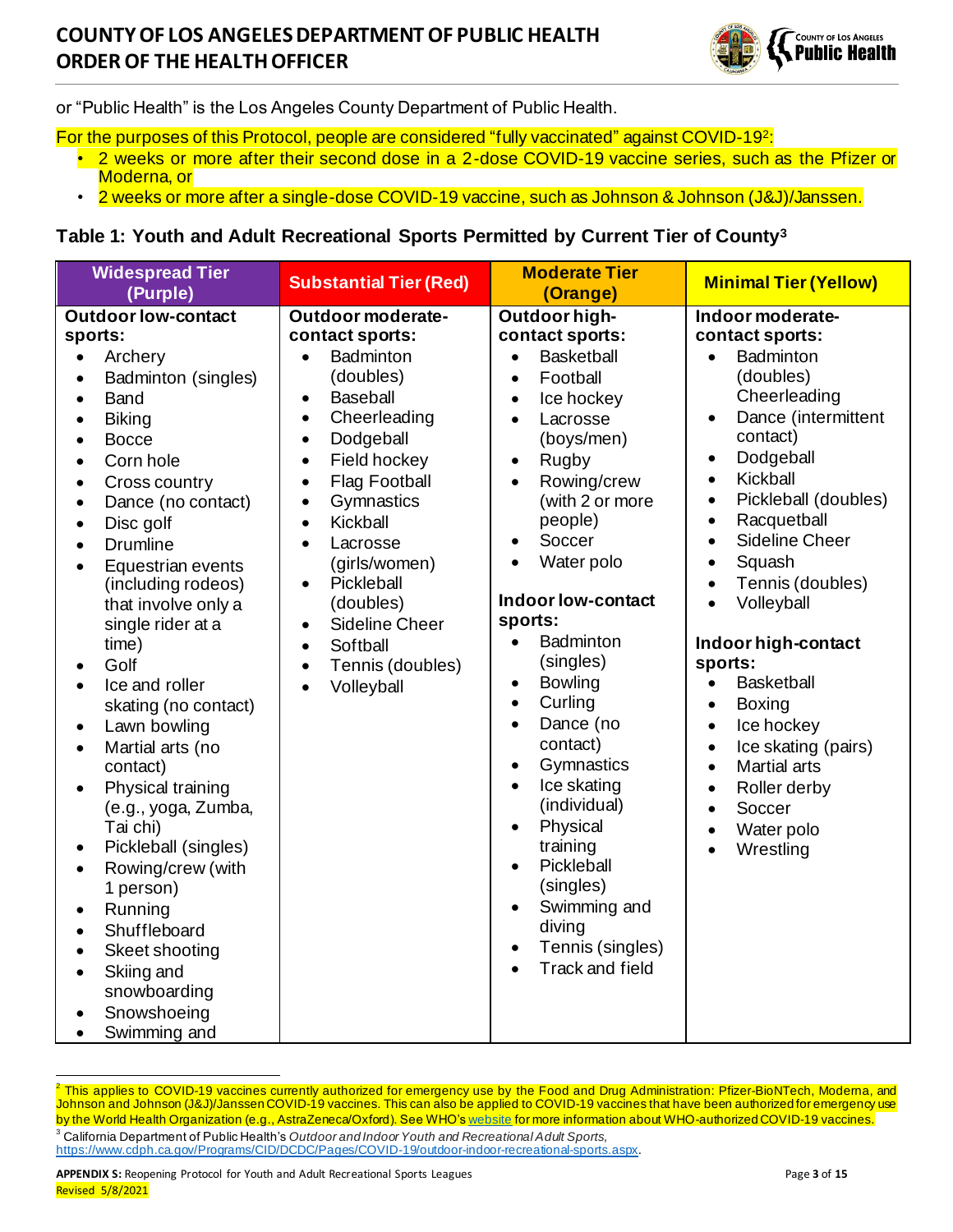

| <b>Widespread Tier</b><br>(Purple) | <b>Substantial Tier (Red)</b> | <b>Moderate Tier</b><br>(Orange) | <b>Minimal Tier (Yellow)</b> |
|------------------------------------|-------------------------------|----------------------------------|------------------------------|
| diving                             |                               |                                  |                              |
| Tennis (singles)                   |                               |                                  |                              |
| Track and field                    |                               |                                  |                              |
| Walking and hiking                 |                               |                                  |                              |

Youth and Adult Recreational Sports operators, coaches, and participants for swimming and diving must also refer to the County's Public Swimming Pool protocols, which are specific to those Recreational Sports.

Youth and Adult Recreational Sports operators, coaches, and participants for golf and tennis must also refer to the County's Golf Course and Tennis Courts protocols, which are specific to those Recreational Sports.

Please note: This document may be updated as additional information and resources become available so be sure to check the LA County websit[e http://www.ph.lacounty.gov/media/Coronavirus/](http://www.ph.lacounty.gov/media/Coronavirus/) regularly for any updates to this document.

This checklist covers elements of the following:

- (1) Protecting and supporting individuals' health
- (2) Ensuring appropriate physical distancing
- (3) Ensuring proper infection control
- (4) Communicating with the public
- (5) Ensuring equitable access to services

These elements must be addressed as your program develops any reopening protocols.

#### **All Recreational Sports Teams must implement all applicable measures listed below and be prepared to explain why any measure that is not implemented is not applicable.**

### **Recreational Sports Team/League name:**

**Coach Name and Facility Address:**

### **A. MEASURES TO ENSURE PARTICIPANT, COACH, AND SUPPORT STAFF SAFETY**

- ❑ Recreational sports participants and teams may engage in training, conditioning, skills-building activities, and competitions as described below**.** As much as possible, participants, coaches, and support staff are to maintain a) a physical distance of at least six feet between each other at all times and b) an eight feet distance between each other during times of heavy physical exertion.
- ❑ All sports **participants** are required to wear a[n appropriate face mask](http://publichealth.lacounty.gov/acd/ncorona2019/masks/) that covers the nose and the mouth at all times during practice and conditioning, even during heavy exertion as tolerated to protect the safety of all participants. During competitions, face masks must be worn when not participating in the activity (e.g., on the sidelines). For more information on face masks, please visit: http://publichealth.lacounty.gov/ [acd/ncorona2019/masks/](http://publichealth.lacounty.gov/acd/ncorona2019/masks/). Exceptions to wearing a face mask are when the face mask may become a hazard, when in the water, while eating/drinking, or when engaging in solo physical exertion (such as jogging by oneself, alone). For more information on face masks, please visit[: http://publichealth.lacounty.](http://publichealth.lacounty.gov/acd/ncorona2019/masks/)  [gov/acd/ncorona2019/masks/](http://publichealth.lacounty.gov/acd/ncorona2019/masks/). This applies to all adults and to children 2 years of age and older. Masks with one-way valves must not be used. Only individuals who have been instructed not to wear a mask by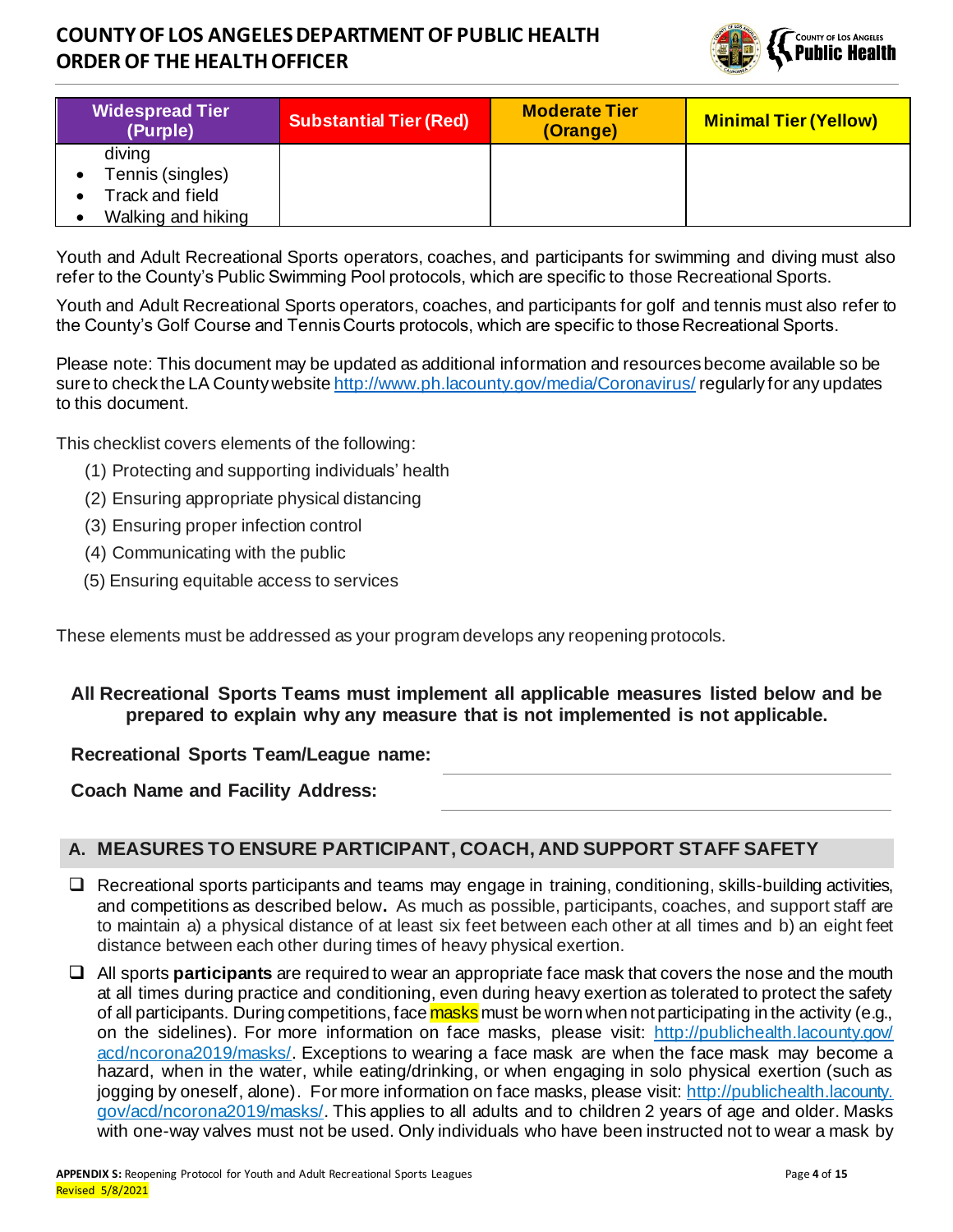

their medical provider due to a medical condition, mental health condition, or disability that prevents wearing a mask are exempt from wearing one. Participants should take a break from exercise and/or remove their face mask if any difficulty breathing is noted and should change their mask or mask if it becomes wet and sticks to the participant's face and obstructs breathing. Participants must remain physically distanced from others at any time their face mask is temporarily removed. Masks that restrict airflow under heavy exertion (such as N-95 masks) are not advised for exercise.

- ❑ All **coaches, support staff, family members, observers, and visitors** are required to wear an [appropriate face mask](http://publichealth.lacounty.gov/acd/ncorona2019/masks/) that covers the nose and the mouth at all times. This applies to all adults and to children 2 years of age and older. Masks with one-way valves must not be used. Individuals who have been instructed not to wear a mask by their medical provider must wear a face shield with a drape on the bottom edge, to be in compliance with State directives, as long as their condition permits it. A drape that is form fitting under the chin is preferred.
- □ All involved have been told not to come to work or participate if sick, or if they are or have recently been exposed to a person who has COVID-19<mark>, such that they are required to quarantine</mark>. Everyone understands to follow LACDPH guidance for self-isolation and quarantine, if applicable. Workplace leave policies for employees have been reviewed and modified to ensure that employees are not penalized when they stay home due to illness.
- □ Entry Screening is conducted, in compliance with the LACDPH Entry Screening quidance, before participants, coaches, and support staff may participate in youth and adult recreational sports activities each day. Checks must include a check-in concerningfever, cough, shortness of breath, difficulty breathing and fever or chills, and whether the person is currently under isolation or quarantine orders. These checks can be done in person or through alternative methods such as on-line check in systems or through [signage](http://publichealth.lacounty.gov/media/Coronavirus/docs/business/NoticeToCustomers.pdf) posted at the entrance to the facility stating that visitors with these symptoms should not enter the premises.
	- $\circ$  If the person has no symptoms, is not currently under isolation or quarantine orders, and no contact to a known COVID-19 case in the last 10 days, they can be cleared to participate for that day.
	- o If the person was not fully vaccinated against COVID-19 and has had contact to a known COVID-19 case in the last 10 days or is currently under quarantine orders, they must be sent home immediately and asked to quarantine at home. Provide them with the quarantine instructions found a[t ph.lacounty.gov/covidquarantine](http://ph.lacounty.gov/covidquarantine). Afully vaccinated person or a person who has recovered from a laboratory confirmed cases of COVID-19 within the prior 90 days, does not need to quarantine after exposure to a known COVID-19 case within the previous 10 days, provided that they remain asymptomatic. Those who develop symptoms of COVID-19 must isolate themselves.
	- $\circ$  If the person is showing any of the symptoms noted above or is currently under isolation orders, they must be sent home immediately and asked to isolate at home. Provide them with the isolation instructions found a[t ph.lacounty.gov/covidisolation](http://ph.lacounty.gov/covidisolation).
	- o For **Youth Sports,** refer to th[e DPH guidance](http://publichealth.lacounty.gov/media/coronavirus/docs/education/ScreeningEducationSettings.pdf) on Screening and Exposure Decision Pathways for Symptomatic Persons and Contacts of a Potentially Infected Persons at Educational Institutions for determining the next steps for persons who have not been tested for COVID-19 but screen positive for symptoms during entry screening and their contacts.
- ❑ Encourage participants to bring their own pre-filled reusable or purchased water bottles. Water fountains are available to fill water bottles only. Participants should not drink from the same beverage container or share beverages.

#### ❑ **Team transportation:**

- o Bus/van travel by teams may pose a higher risk of transmission. If teams travel by bus/vans, observe the following safety measures:
	- A maximum of 1 student or adult participant per bus seat.
	- Face masks required at all times.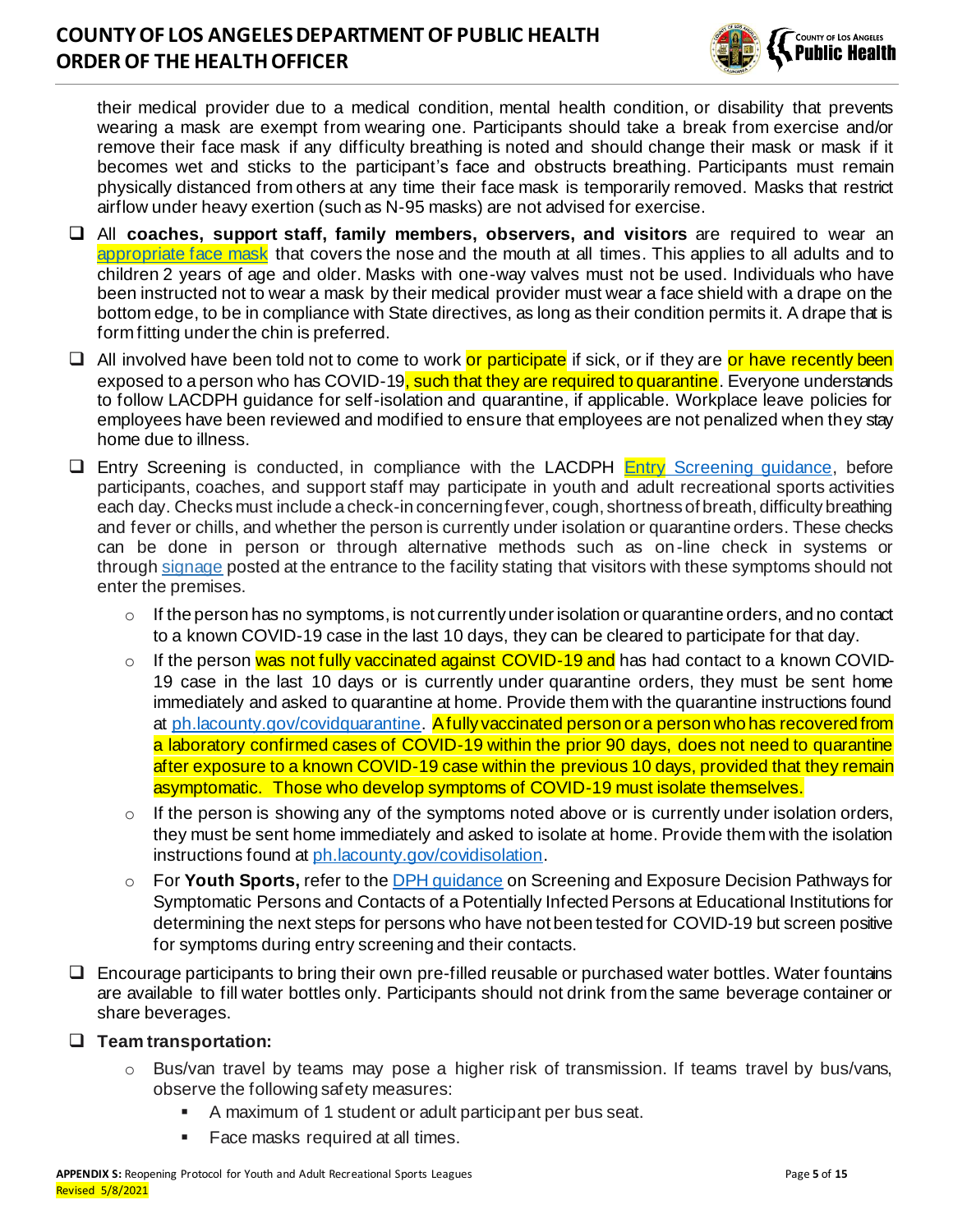

- Use of alternating rows is strongly recommended but not required.
- Open windows for full duration of the trip unless not feasible.
- $\circ$  Travel via private car must be limited to only those within the immediate household, those that the student normally carpools with to and from school on a daily basis, or those who are fully vaccinated against COVID-19.
- ❑ All recreational sports activities that can be held outdoors should take place in outdoor settings to lower the risk of transmission for participants, coaches, support staff, and observers, if allowed. Teams may utilize a canopy, or other sun shelter, but only if the sides of the canopy or sun shelter are not closed, there is sufficient outdoor air movement, and the structure classifies as an outdoor structure per the State Guidance [on Use of Temporary Structures](https://www.cdph.ca.gov/Programs/CID/DCDC/Pages/COVID-19/Use-of-Temporary-Structures-for-Outdoor-Business-Operations.aspx). The movement of wind and air in and through outdoor spaces can help reduce the concentration of virus in the air and limit spread of the virus from one person to another.

#### ❑ **Informed Consent for Youth Sports**

 $\circ$  Due to the nature and risk of transmission of COVID-19 while participating in Indoor sports and Outdoor High-Contact and Moderate-Contact sports (as defined in Table 1), these teams must implement and strictly adhere to an informed consent process for participants and their parents/guardians. Informed consent must provide information regarding this risk to all adult participants and all parents/guardians of minors participating in such sports. Adult participants and parents/guardians of minors must affirm their understanding and acknowledgement of the risks by signing a consent form. A sample consent form may be found at: [http://publichealth.](http://publichealth.lacounty.gov/media/coronavirus/docs/community/Sports_InformedConsentExample.pdf)  [lacounty.gov/media/coronavirus/docs/community/Sports\\_InformedConsentExample.pdf](http://publichealth.lacounty.gov/media/coronavirus/docs/community/Sports_InformedConsentExample.pdf).

#### ❑ **Recommended Routine Testing for Sports**

- o Cutdoor, High-Contact, and Outdoor, Moderate-Contact Sports Teams (as defined in Table 1) are strongly encouraged to implement a weekly testing program (antigen or PCR testing for COVID-19) for participants and coaches **who are not fully vaccinated** during regular and post-season play. Persons who show proof that they are fully vaccinated against COVID-19<sup>4</sup> or that they have recovered from/completed isolation for laboratory confirmed COVID-19 within the past 90 days should not be included in periodic COVID-19 screening testing if the person is asymptomatic. Screening for not fully vaccinated persons who were previously infected with COVID-19<sup>5</sup> should start 90 days after the first day of symptoms from the or the day of collection of first positive test (if they were asymptomatic).
- $\circ$  If competing, COVID-19 test results or proof of full vaccination against COVID-19 should be made available and reviewed by the coaches within a 24-hour period in advance of play. If a youth participant is being tested for COVID-19 on a weekly basis, then that weekly testing is sufficient and meets the testing requirements for that week and any competitions that occur during that week.
	- Antigen tests results should always be interpreted in the context of the exposure history, clinical presentation of the person being tested. A positive antigen result in an asymptomatic person without a known exposure should be confirmed with a PCR test. A negative antigen test result in a person with COVID-19 symptoms is a presumptive negative and should be confirmed with a PCR test; the symptomatic person should continue to isolate while awaiting the PCR test result.
	- If a test result is not available within 24 hours in advance of play, the person should not be allowed to play or participate. If the COVID-19 test result is indeterminate or positive, the person must be sent home immediately to isolate. Provide them with the isolation

 $^4$  The following are acceptable as proof of "full vaccination": 1) A photo identification of the attendee and 2) their vaccination card (which includes name of person vaccinated, type of COVID-19 vaccine provided and date last dose administered) OR a photo of the attendee's vaccination card as a separate document OR a photo of the attendee's vaccine card stored on a phone or electronic device OR documentation of full vaccination from a healthcare provider (which includes name of person vaccinated and confirms that the attendee is fully vaccinated against COVID-19).

 $^5$ The following is acceptable as proof of previous COVID-19 infection (previous positive viral test result) and completion of isolation within the last 90 days: a photo identification and a paper copy or digital copy on their phone of their positive COVID-19 antigen or PCR test taken or a within the last 90 days, but not within the last 10 days. Persons must have completed thei[r isolation requirement](http://publichealth.lacounty.gov/acd/ncorona2019/covidisolation/) prior to participating.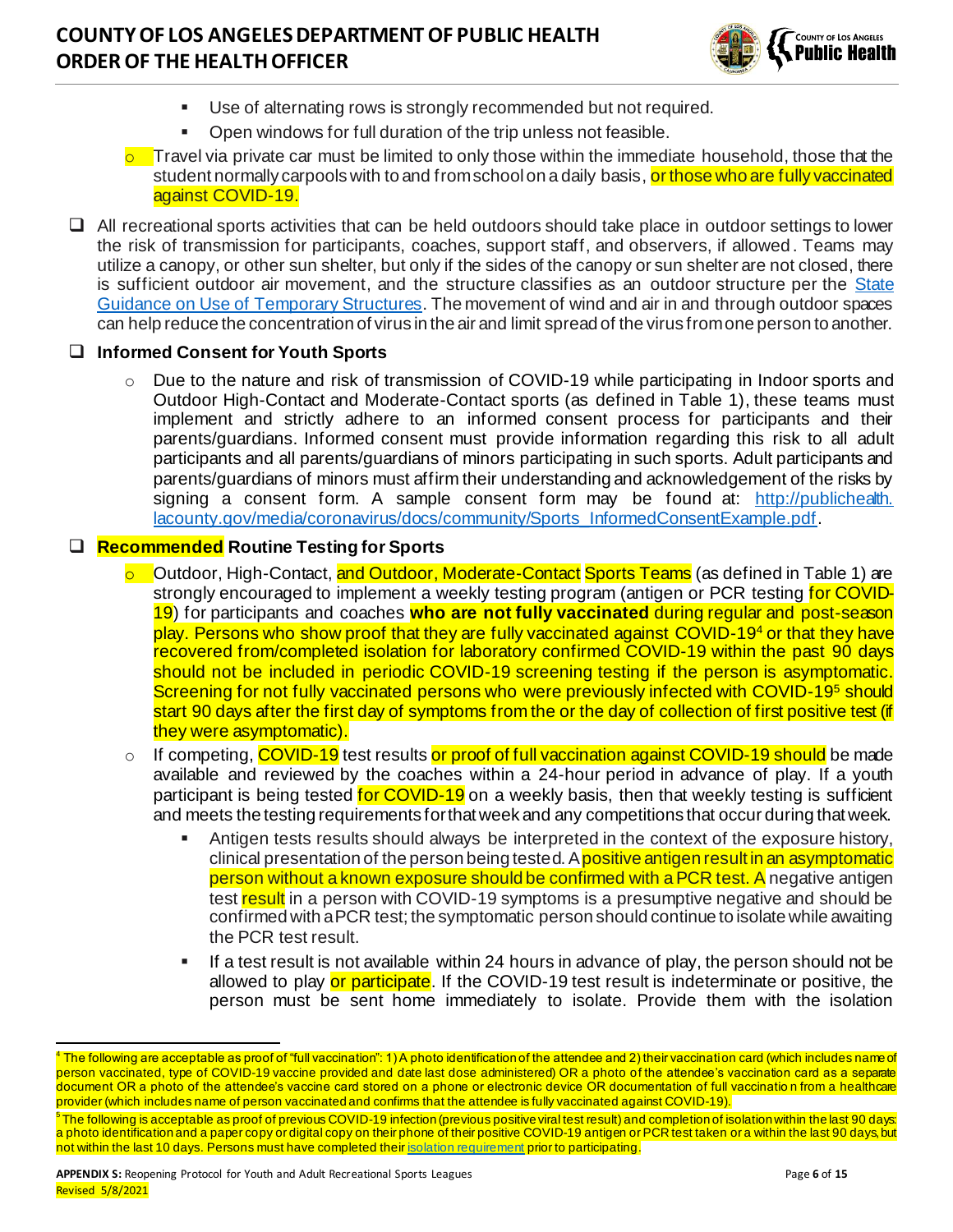

instructions found a[t ph.lacounty.gov/covidisolation](http://ph.lacounty.gov/covidisolation).

- Note: Testing will be required should the adjusted case rate for the County exceed 7 cases per 100,000 population.
- ❑ **Indoor medium-contact and high-contact youthsports teams/leagues** may resume indoor competition and contact practice, including indoor physical conditioning, skill-building, training, contact practice and competition, if the team adheres to the additional requirements imposed on collegiate sports, as specified in the California **Institutions of Higher Education Guidance**, dated September 30, 2020, including the following:
	- o Conduct Routine Periodic COVID-19 Testing:
		- Participants, coaches, and support staff must be tested for COVID-19 regularly, effective at 12:01am on Tuesday, May 11, 2021. This includes baseline testing and ongoing screening testing. Based on current evidence and standards, both daily antigen testing, and periodic PCR testing are acceptable methods for both baseline and ongoing screening testing.
			- If following a daily antigen testing protocol, the protocol must begin with a PCR test followed by daily antigen testing. Any positive antigen test must trigger a PCR test for confirmation. PCR testing is required for symptomatic athletes and staff and should be conducted within 24 hours of symptoms being reported.
			- For high-risk contact sports (basketball, field hockey, football, ice hockey, lacrosse, rowing, rugby, soccer, squash, volleyball, water polo, and wrestling), competition between teams is permitted only if the team can provide COVID-19 testing and results of all athletes and support staff within 48 hours in advance of each competition.
			- Antigen tests results should always be interpreted in the context of the exposure history and the clinical presentation of the person being tested. A positive antigen result in an asymptomatic person without a known exposure should be confirmed with a PCR test. A negative antigen test result in a person with COVID-19 symptoms is a presumptive negative and should be confirmed with a PCR test; the symptomatic person should continue to isolate while awaiting the PCR test result.
			- If testing and results are not available within 48 hours prior to play, practice or competition the person must not be allowed to play. If the COVID-19 test result is indeterminate or positive, the person must be sent home immediately to isolate. Provide them with the isolation instructions found at ph. lacounty.gov/covidisolation.
			- Persons who show proof that they are fully vaccinated against COVID-19<sup>6</sup> or that they have recovered from/completed isolation for laboratory confirmed COVID-19 within the past 90 days<sup>7</sup> should not be included in periodic COVID-19 screening testing. Screening for persons previously infected with COVID-19 should start after 90 days from the first day of symptoms or day of collection of first positive test (if they were asymptomatic).
	- o Adopt and Adhere to a Return to Play Safety Plan
		- The entity sponsoring the sports team (e.g., school, league, or team) must adopt and follow a "Return to Play" Safety Plan and file it along with a Site-Specific Safety Plan with LACDPH at least 14 days prior to restarting any indoor sports activities. Submit both plans to the following e-mail address: [ehmail@ph.lacounty.gov](mailto:ehmail@ph.lacounty.gov). LACDPH will acknowledge receipt of

 $^6$  The following are acceptable as proof of "full vaccination": 1) A photo identification of the attendee and 2) their vaccination card (which includes name of person vaccinated, type of COVID-19 vaccine provided and date last dose administered) OR a photo of the attendee's vaccination card as a separate document OR a photo of the attendee's vaccine card stored on a phone or electronic device OR documentation of full vaccination from a healthcare provider (which includes name of person vaccinated and confirms that the attendee is fully vaccinated against COVID-19).

 $^7$  The following is acceptable as proof of previous COVID-19 infection (previous positive viral test result) and completion of isolation within the last 90 days: a photo identification and a paper copy or digital copy on their phone of their positive COVID-19 antigen or PCR test taken or a within the last 90 days, but not within the last 10 days. Persons must have completed thei[r isolation requirement](http://publichealth.lacounty.gov/acd/ncorona2019/covidisolation/) prior to participating.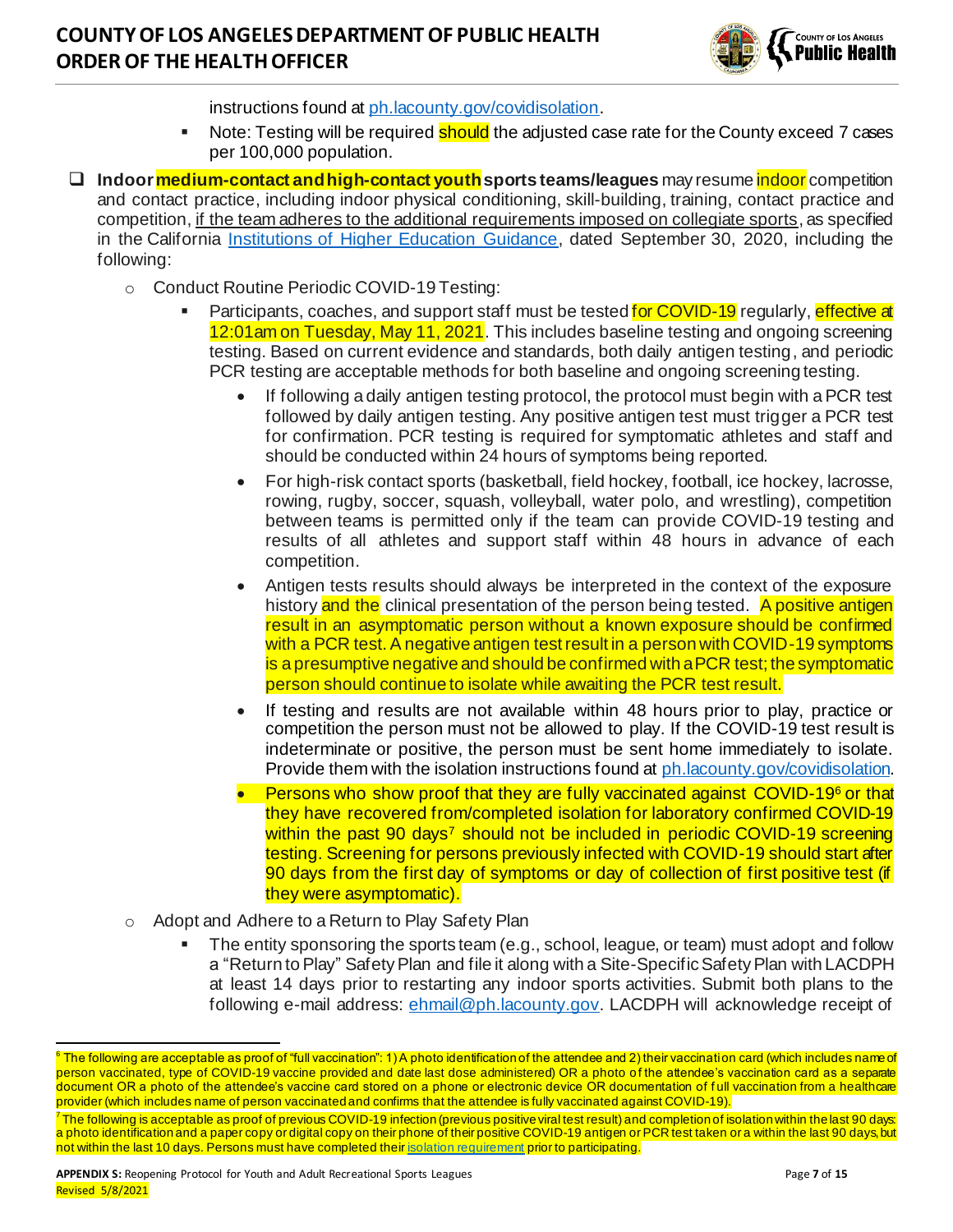

the sports team's plans and the permitted start date for indoor recreational activities. LACDPH may conduct a site visit to determine compliance with the Return to Play Safety Plan and the Site-Specific Safety Plan.

- **The Return to Play Safety Plan must include written documentation of the following** elements:
	- A description of the team's plan for meeting the routine testing requirements;
	- A plan for entry screening for all workers, team support staff, and participants prior to entering the facility, practice, and competition.
	- A plan for reviewing test results and reporting positive results to LACDPH as required by this Protocol;
	- A plan for complying with LACDPH contact tracing efforts;
	- A plan for ensuring that team participants are cohorted as much as possible;
	- A plan for ensuring that, when traveling to away games, the team must remain in the team cohort, with no mixing with the local teams or other members of the host community.
	- A description of efforts that the team will make to comply with other aspects of this Protocol; and
	- A plan for communicating team safety modifications to participants, their families, and the public as needed.
- o Adopt and Adhere to a Site-Specific Safety Plan
	- The entity sponsoring the sports team (e.g., school, league, or team) must establish a written, facility-specific COVID-19 prevention plan at every facility the team uses, perform a comprehensive risk assessment of all work and athletic areas, and designate a person at each facility to implement the plan.
	- The entity sponsoring the sports team must designate a person responsible for responding to COVID-19 concerns for athletics overall, and for each team or sport, as applicable.
	- **•** The entity sponsoring the sports team must train and communicate with workers, worker representative (as applicable) and participants on the plan and make the plan available to workers and their representatives; and
	- The entity sponsoring the sports team must regularly evaluate the facility for compliance with the plan and document and correct deficiencies as identified.
	- **The HVAC system has been inspected by an HVAC Specialist within 30 days of reopening** for indoor sports and is in good, working order; to the maximum extent possible, ventilation has been increased. Effective ventilation is one of the most important ways to control small aerosol transmission.
- o Limit Indoor Occupancy:
	- Indoor physical conditioning, skill building, and training must still comply with requirements and capacity limits of the Count[y Reopening Protocol for Gyms and Fitness Establishments:](http://www.ph.lacounty.gov/media/Coronavirus/docs/protocols/Reopening_FitnessEstablishments.pdf)  [Appendix L.](http://www.ph.lacounty.gov/media/Coronavirus/docs/protocols/Reopening_FitnessEstablishments.pdf) Observers and spectators are permitted for indoor youth and adult sports in compliance with the requirements and specific capacity limits of the [LA County DPH](http://publichealth.lacounty.gov/media/Coronavirus/docs/protocols/Reopening_LiveIndoorEvents.pdf)  [Protocol for Indoor Live Seated Events.](http://publichealth.lacounty.gov/media/Coronavirus/docs/protocols/Reopening_LiveIndoorEvents.pdf) Review and implement the requirements and capacity limits of that protocol if observers or spectators will be present.

NOTE: If the moderate-contact and high-contact youth sports competitions and contact practice are only held outdoors, these additional collegiate sports requirements imposed do not apply. Indoor physical conditioning, skill building, and training must still comply with the requirements in th[e Reopening Protocol](http://www.ph.lacounty.gov/media/Coronavirus/docs/protocols/Reopening_FitnessEstablishments.pdf)  [for Gyms and Fitness Establishments: Appendix L](http://www.ph.lacounty.gov/media/Coronavirus/docs/protocols/Reopening_FitnessEstablishments.pdf).

❑ Except for the activities described above, all other indoor activities are not permitted at this time. Transmission is more likely to occur in indoor settings. This includes both sports activities among teams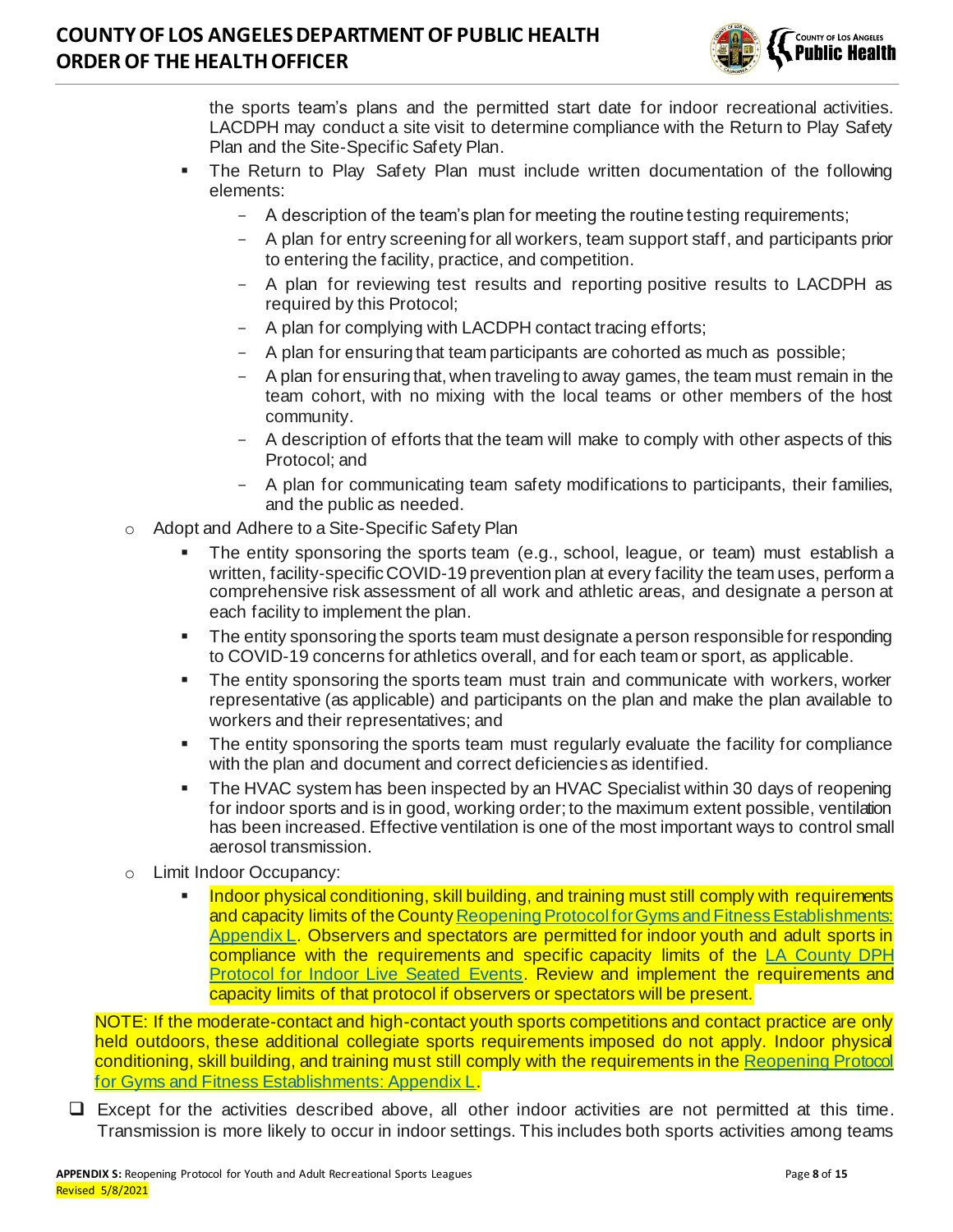

that are not following the additional requirements above as well as associated indoor activities such as team dinners or film study.

- ❑ **Inter-team competitions** (defined as competitions between 2 teams only) are permitted for Outdoor and Indoor Sports teams that have completed all of the specified requirements as described above under the following conditions:
	- o **Inter-team competitions may be held between two teams only.**
	- o **Inter-team competitions are permitted to occur only with other teams within California.**
	- o **Tournaments or events that involve more than two teams are not currently permitted in California.** Exceptions may be made, only with written authorization from LACDPH and each of the local health departments from where teams originate and for sports where single or double competitors from multiple teams are routine such as: track and field; cross-country; golf; skiing/snowboarding; tennis; swimming/diving/surfing; biking, volleyball, and equestrian events.
	- o Applications for exceptions for proposed events and competitions **within Los Angeles County**that are between more than two teams or multiple single or double competitors must be completed using this link: [Request for Exception to the Two Team Competition Rule—Tournaments or Events.](https://forms.office.com/Pages/ResponsePage.aspx?id=SHJZBzjqG0WKvqY47dusgRhkHSYxz5JKiyxHrBS9oFNUNE9JWUxCOVNMQ0wzRkFBVTAxRkNFVlIzVC4u) The online Request Form should be submitted at least 14 days prior to the proposed event or competition. Applications will be reviewed in the order received. The online application requires applicants to describe the proposed event or competition and the modifications made to comply with this Appendix S and other applicable infection control requirements. LACDPH will acknowledge receipt of the application and contact the applicant within 5 business days after receipt.
	- Teams located and originating in Los Angeles County may participate in events and competitions that are between more than two teams or multiple single or double competitors taking place **outside Los Angeles County** if all the following conditions are met:
		- The event has received approval from the Local Health Department in the county where it will be held.
		- **Any team that has experienced one or more confirmed cases of COVID-19 among team** members or support staff within the 14 days preceding the planned event, or has team members or support staff under quarantine due to close contact to a confirmed case, within the 14 days preceding the planned event, may NOT participate without consultation and clearance from the LACDPH ACDC-Education unit to determine which players and staff may remain eligible to compete and which must be excluded from participation. Note that each situation is unique and exclusion of the entire team from the event is one possible determination based on the need to maintain safety for all participants. ACDC-Education unit may be contacted a[t ACDC-Education@ph.lacounty.gov](mailto:ACDC-Education@ph.lacounty.gov).
	- $\circ$  Teams adhere to current [CDPH Travel Advisory](https://www.cdph.ca.gov/Programs/CID/DCDC/Pages/COVID-19/Travel-Advisory.aspx) recommendations when determining travel for competition in other counties.
	- o **Teams must not participate in out-of-state tournaments or competitions.**
	- $\circ$  A team is defined as a group of players forming one side in a competitive game or sport.
	- o Only one competition, per team, per day maximum may be played.

#### ❑ **Special Situations, including Sideline Cheer, Band and Drumline:**

- $\circ$  Sideline cheer is considered comparable to competitive cheer as a moderate contact sport, and, as such, must follow all requirements of other outdoor moderate contact sports. Outdoor sideline cheer is permitted at an outdoor competition between two teams participating in a different sport.
- $\circ$  Band and drumline are considered low contact youth recreational activities, which must follow all relevant infection control requirements. Outdoor band and drumline are permitted at an outdoor competition between two teams competing in a different sport.
- ❑ Any areas where participants are seated off-field or off-court (e.g., bench, dugout, bullpen) has been reconfigured to create additional seating such that participants and employees are able to maintain a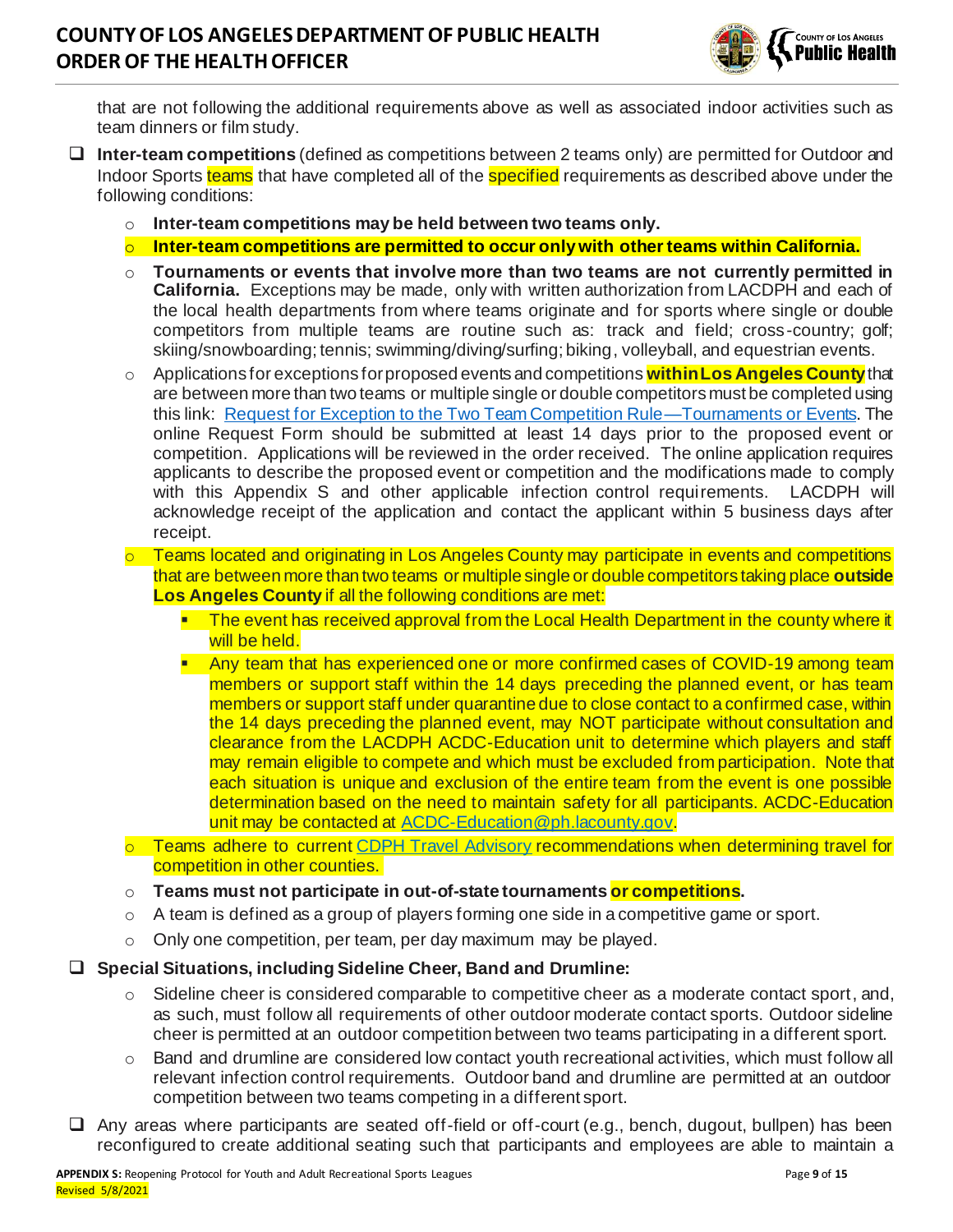

physical distance of 6 feet while in the area.

- ❑ Outdoor concession stands whose operator has a valid public health permit issued by LACDPH may operate in compliance with the requirements for concessions found in the Protocol for Outdoor Seated Live Events, **Appendix Z**. Patrons who purchase concessions must eat or drink in a designated outdoor dining area or in their outdoor seats while physically distanced from those not within their household. To obtain a public health permit, please send an email to LACDPH at [ehmail@ph.lacounty.gov](mailto:ehmail@ph.lacounty.gov).
- ❑ **Observers and spectators** are permitted for outdoor youth and adult sports in compliance with the [LA](http://publichealth.lacounty.gov/media/Coronavirus/docs/protocols/Reopening_LiveOutdoorEvents.pdf)  [County DPH Protocol for Outdoor Live Seated Events.](http://publichealth.lacounty.gov/media/Coronavirus/docs/protocols/Reopening_LiveOutdoorEvents.pdf) In Yellow Tier, the maximum occupancy limit for outdoor sporting events that are held in venues is 67% of the maximum venue occupancy based on applicable building and/or fire code. Review and implement the requirements of that protocol if observers will be present.
- ❑ **Observers and spectators** are permitted for indoor youth and adult sports in compliance with the [LA](http://publichealth.lacounty.gov/media/Coronavirus/docs/protocols/Reopening_LiveIndoorEvents.pdf)  County [DPH Protocol for Indoor Live Seated Events.](http://publichealth.lacounty.gov/media/Coronavirus/docs/protocols/Reopening_LiveIndoorEvents.pdf) The maximum occupancy limit for indoor sporting events that are held are based on the maximum venue occupancy, which is based on applicable building and/or fire code. Review and implement the requirements of that protocol if observers will be present. Consider offering video streaming of games so that they can be watched "live" from home.
- ❑ Participants**,** coaches, and support staff should cohort by team, and refrain from participating with more than one team over the same season or time period. For youth sports, se[e CDC Guidance on Schools and](https://www.cdc.gov/coronavirus/2019-ncov/community/schools-childcare/prepare-safe-return.html)  [Cohorting](https://www.cdc.gov/coronavirus/2019-ncov/community/schools-childcare/prepare-safe-return.html).
- ❑ Consider redesigning recreational sports activities for smaller groups and rearranging practice and play spaces to maintain physical separation.
- ❑ To the maximum extent practicable, participants are encouraged to bring their own equipment (for example, bats, golf clubs, rackets) to practice and not share equipment. Participants may engage in limited sharing of equipment, such as kicking a soccer ball between two participants, or throwing a baseball, football, or frisbee as part of skill-building exercises or during game play. If equipment must be shared, such as during game play, participants should perform hand hygiene before play, during breaks, at half time, and after the conclusion of the activity.
- ❑ Participants, coaches, and support staff should use hand sanitizer when handwashing is not practicable. Sanitizer must be rubbed into hands until completely dry. Note: frequent handwashing is more eff ective than the use of hand sanitizers, especially when hands are visibly dirty.
- ❑ Children under age 9 years should only use hand sanitizer under adult supervision. Call Poison Control if consumed: 1-800-222-1222. Ethyl alcohol-based hand sanitizers are preferred and should be used when there is the potential of unsupervised use by children. Isopropyl hand sanitizers are more toxic and can be absorbed through the skin.
- ❑ Participants, coaches, support staff, and employees are discouraged from making unnecessary physical contact with one another (for example, high-fives, handshakes, fist bumps) to limit the potential for disease to spread.
- ❑ Recreational Sports teams that have indoor facilities, including but not limited to bathrooms and locker rooms, may allow employees, coaches, support staff, and participants to access indoor areas of the facilities to use the restroom or take breaks, to utilize locker rooms and showers, to conduct essential office operations and to move supplies and materials in and out of the building each day. Occupancy in indoor restrooms, locker rooms and showers must be limited to 50% occupancy based on applicable building or fire code. The facility must monitor entry into the facility to limit restroom capacity, to prevent congregating indoors, and to ensure physical distancing among those who are in line to use the indoor restroom, locker room or shower areas. Stagger visits to the locker room or rest rooms to allow for physical distancing while indoors.
- $\Box$  Any locker rooms or restrooms that are in use are disinfected at the frequency listed below, but no less than once per day, on the following schedule: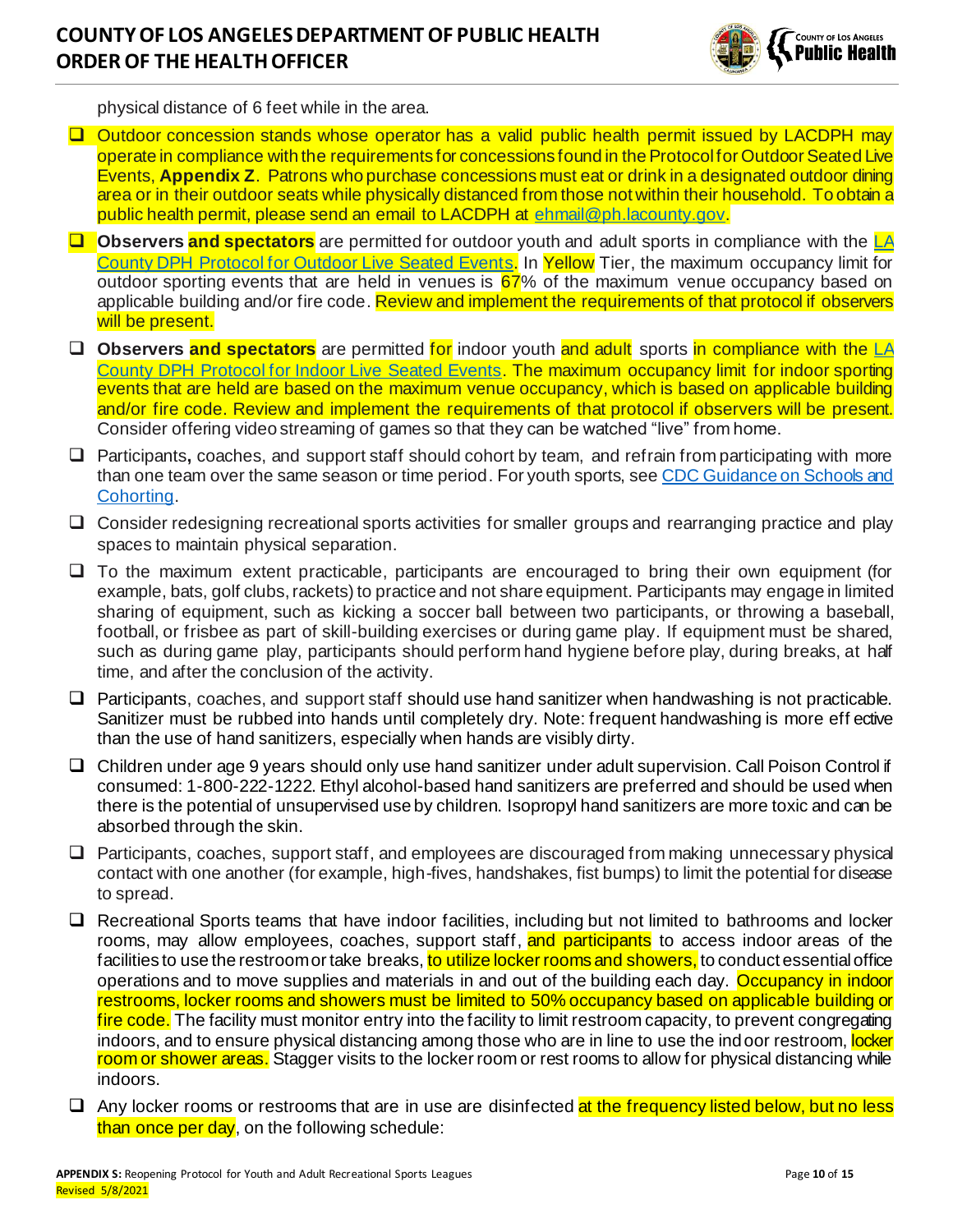

- o Locker rooms \_\_\_\_\_\_\_\_\_\_\_\_\_\_\_\_\_\_\_\_\_\_\_\_\_\_\_\_\_\_\_\_\_\_\_\_\_\_\_\_\_\_\_\_\_\_\_\_\_\_\_\_\_\_\_\_\_
- o Restrooms \_\_\_\_\_\_\_\_\_\_\_\_\_\_\_\_\_\_\_\_\_\_\_\_\_\_\_\_\_\_\_\_\_\_\_\_\_\_\_\_\_\_\_\_\_\_\_\_\_\_\_\_\_\_\_\_\_\_\_
- $\circ$  Other
- ❑ When choosing cleaning products, use those approved for use against COVID-19 on the Environmental Protection Agency (EPA)-approved list "N" and follow product instructions. These products contain ingredients which are safer for individuals with asthma.
- ❑ Use disinfectants labeled to be effective against emerging viral pathogens, following label directions for appropriate dilution rates and contact times. Provide employees training on the hazards of the chemicals, manufacturer's directions, and Cal/OSHA requirements for safe use.
- ❑ Custodial staff with the responsibility of cleaning and disinfecting the site must be equipped with proper protective equipment, including gloves, eye protection, respiratory protection, and other appropriate protective equipment as required by the product instructions. All products must be kept out of children's reach and stored in a space with restricted access.
- ❑ All employees have been told not to come to work if sick, or if they are exposed to a person who has COVID-19. Employees understand to follow LACDPH guidance for self-isolation and quarantine, if applicable. Workplace leave policies have been reviewed and modified to ensure that employees are not penalized when they stay home due to illness.
- ❑ Workers are provided information on employer or government-sponsored leave benefits the employee may be entitled to receive that would make it financially easier to stay at home. See additional information on government [programs](https://www.labor.ca.gov/coronavirus2019/#chart) supporting sick leave and worker's compensation for COVID-19, including employee's sick leave rights under the [2021 COVID-19 Supplemental Paid Sick Leave Law.](https://www.dir.ca.gov/dlse/COVID19Resources/FAQ-for-SPSL-2021.html)
- ❑ Upon being informed that one or more employees, coaches, support staff, or participants test positive for COVID-19 (case), the team has a plan or protocol in place to have the case(s[\) isolate themselves at home](http://publichealth.lacounty.gov/acd/ncorona2019/covidisolation/) and require the immediate [self-quarantine](http://publichealth.lacounty.gov/acd/ncorona2019/covidquarantine/) of all employees, coaches, support staff, or participants that had a exposure to the case(s).
- ❑ The team or league's plan should consider a protocol for all quarantined individuals to have access to or be tested for COVID-19 in order to determine whether there have been additional workplace exposures, which may require additional COVID-19 control measures. See the LACDPH guidance on [responding to](http://www.ph.lacounty.gov/media/Coronavirus/docs/business/GuidanceWorkplaceResponse.pdf)  [COVID-19 in the workplace](http://www.ph.lacounty.gov/media/Coronavirus/docs/business/GuidanceWorkplaceResponse.pdf).

### ❑ **COVID-19 Case Reporting:**

- o For **Youth Sports**, the coach or league is required to notify Los Angeles County Department of Public Health (LACDPH) of all confirmed cases of COVID-19 disease among employees, coaches, support staff, and participants who had been at the site at any point within 14 days prior to the illness onset date. The illness onset date is the COVID-19 test date or Symptom Onset Date of the infected person, whichever is earlier. This can be completed online using the secure web application: http://www.redcap.link/lacdph.educationsector.covidreport. If online reporting is not possible, download and complete the [COVID-19 Case and Contact Line List for the Education](http://publichealth.lacounty.gov/acd/Diseases/EpiForms/COVID_OBlinelist_Education_Sector.xlsm)  [Sector](http://publichealth.lacounty.gov/acd/Diseases/EpiForms/COVID_OBlinelist_Education_Sector.xlsm) and send it to mailto: ACDC-Education @ ph. lacounty.gov. The coach or league is required to report all COVID-19 infections in a youth sports program to the Los Angeles County Department of Public Health within one (1) business day of notification of the case. In the event that three (3) or more cases are identified among the members of the youth sports program within a span of 14 days, the coach or league should immediately report this cluster to the Department of Public Health using the same methods described above. The Department of Public Health will work with the site to determine whether the cluster is an outbreak that will require a public health outbreak response.
- For Adult Sports, the coach or league is required to report all COVID-19 infections in an adult sports program to the Department of Public Health within 1 business day of notification of the case. In the event that 3 or more cases are identified among the members of the adult sports team within a span of 14 days, the coach or league should immediately report this cluster online to the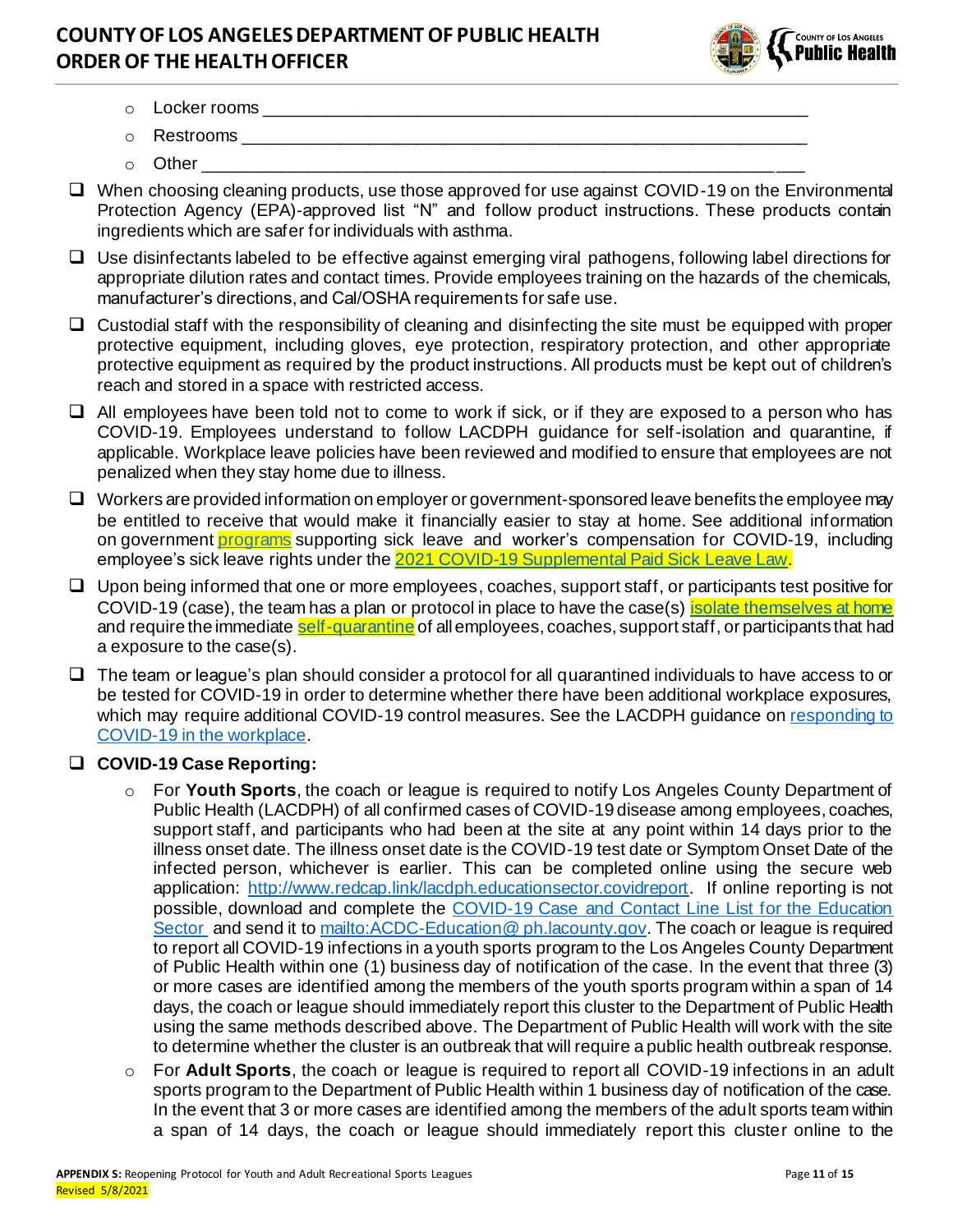

Department of Public Health at [www.redcap.link/covidreport](http://www.redcap.link/covidreport). The Department of Public Health will work with the site to determine whether the cluster is an outbreak that will require a public health outbreak response.

#### ❑ **Returning to Sports After Infection:**

- $\circ$  People recovering from COVID-19 should not resume exercise until cleared by a physician and will have different paths to return to sports based both on the severity of their illness and their underlying health. A graduated return-to-play/exercise protocol, which introduces and increases physical activity in a stepwise fashion may be warranted and recommended once an athlete has been cleared by a physician. See the "What to do if a participant had COVID-19 or has it during the season?" in the [Academy of Pediatrics Interim Guidance on Return to Sports](https://services.aap.org/en/pages/2019-novel-coronavirus-covid-19-infections/clinical-guidance/covid-19-interim-guidance-return-to-sports/) an[d Graduated return](https://bjsm.bmj.com/content/bjsports/early/2020/06/22/bjsports-2020-102637.full.pdf)  [to play guidance following COVID-19 infection](https://bjsm.bmj.com/content/bjsports/early/2020/06/22/bjsports-2020-102637.full.pdf) for additional guidance.
- $\circ$  No one with symptoms of COVID-19 or who is in isolation or quarantine for COVID-19 is permitted to attend practices or competitions.
- o Anyone with symptoms of COVID-19 should consult their physician for testing and notify their coach, athletic trainer and/or school administrator of their symptoms and test results.
- $\Box$  Employees who have contact with others are offered, at no cost, an appropriate mask that covers the nose and mouth. For more information on face masks, please visit: [http://publichealth.lacounty.gov/acd/](http://publichealth.lacounty.gov/acd/ncorona2019/masks/)  [ncorona2019/masks/](http://publichealth.lacounty.gov/acd/ncorona2019/masks/). The mask must be worn by the employee at all times during the workday when in contact or likely to come into contact with others. Employees who have been instructed by their medical provider that they should not wear a mask must wear a face shield with a drape on the bottom edge, to be in compliance with State directives, as long as their condition permits it. A drape that is form fitting under the chin is preferred. Masks with one-way valves must not be used.
- $\Box$  Employees are instructed to wash, as appropriate, or replace their masks daily.
- ❑ Employees, coaches, support staff, and youth team members have been reminded to adhere to personal prevention actions including:
	- $\circ$  Stay home when you are sick.
		- If you have symptoms of COVID-19, stay home until at least 10 days have passed since your symptoms first appeared AND at least 24 hours after recovery, which means your fever has resolved without the use of fever-reducing medications and there is improvement in your symptoms (e.g., cough, shortness of breath).
		- **•** If you tested positive for COVID-19 but never had any symptoms, you must stay home until:
			- 10 days after the date of the first positive test, but
			- If you develop symptoms of COVID-19, you need to follow the instructions above.
	- $\circ$  Wash your hands often with soap and water for at least 20 seconds. If soap and water are not available, use alcohol-based hand sanitizer that contains at least 60% alcohol. Wash your hands before meals, after using the restroom and after coughing and sneezing.
	- $\circ$  Cover your coughs and sneezes with a tissue, and then dispose of the tissue and clean your hands immediately. If you do not have a tissue, use your elbow (not your hands).
	- o Do not touch your mouth, eyes, nose with unwashed hands.
	- o Avoid contact with people who are sick.
	- o Avoid sharing items such as phones or other devices. If devices must be shared be sure to wipe them down with a disinfectant wipe before and after sharing.
	- o Constantly observe your work distances in relation to other staff and participants. Always maintain the recommended minimum 6 feet separation from others unless specific work assignments require less distancing and wear a face cloth covering when working near or with others.
	- $\circ$  Disinfect frequently touched objects and surfaces. This should be done hourly during business hours.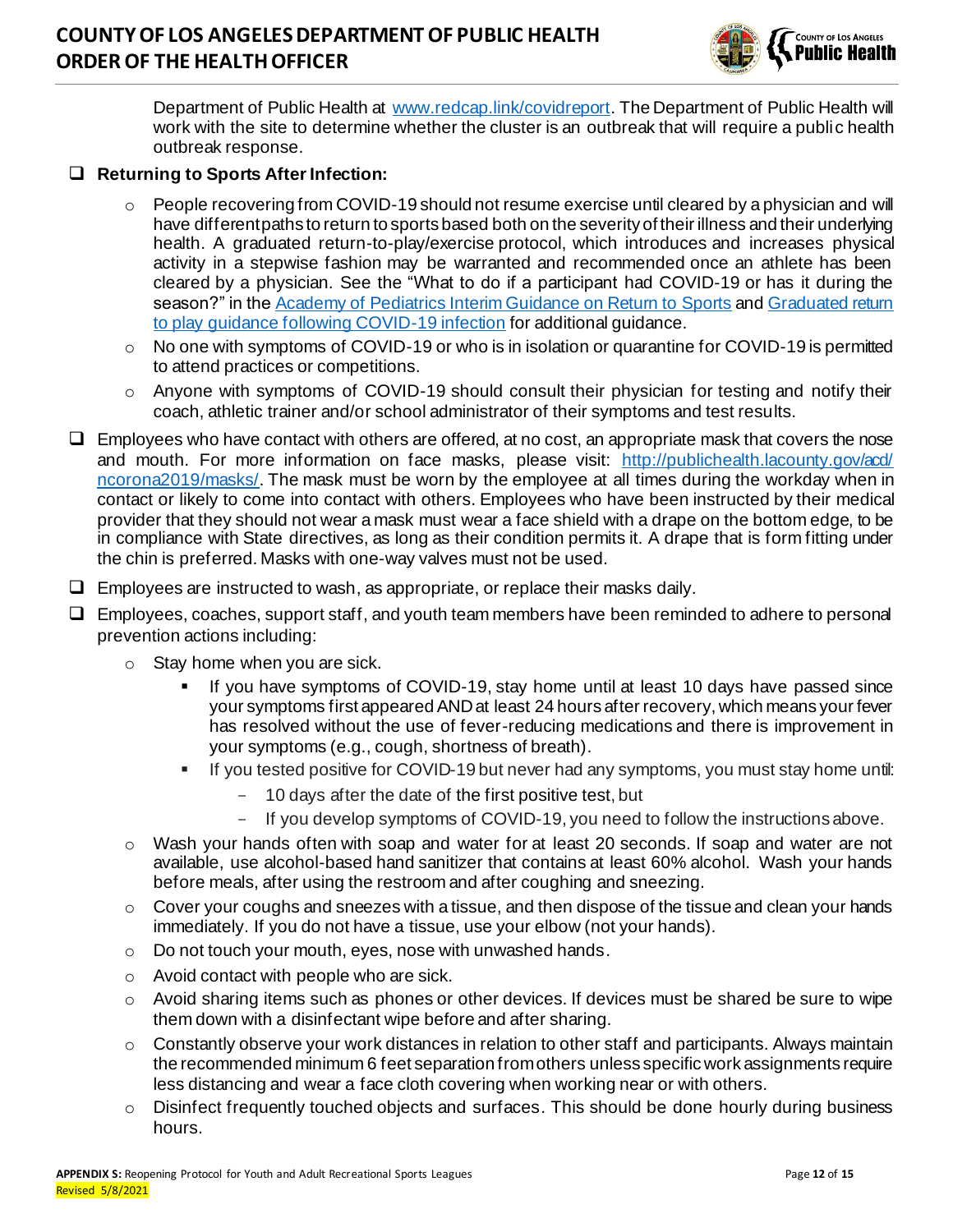

❑ Copies of this Protocol have been distributed to all employees, participants, and families.

#### **B. MAINTENANCE PROTOCOLS**

- $\Box$  Commonly used items are sanitized at least once per day.
- ❑ Commonly used equipment is sanitized before and after each use.
- ❑ Restrooms located at sports fields, facilities or venues that are accessible to the public should remain open to the public during operating hours and should be checked regularly and cleaned and disinfected at least once per day or more often if determined necessary due to high usage, using EPA approved disinfectants and following the manufacturer's instructions for use.
- ❑ Water fountains are available to fill water bottles only.

#### **C. MONITORING PROTOCOLS**

- ❑ Instruction and information [signage](http://publichealth.lacounty.gov/media/Coronavirus/docs/business/NoticeToCustomers.pdf) are posted throughout the facility to remind everyone to maintain physical distancing of six feet, the need to wear a mask at all times, the importance of regular handwashing and the need to stay home if they are feeling ill or have symptoms of COVID-19. See the County DPH COVID-19 Guidance webpage for additional resources and examples of signage that can be used by businesses.
- ❑ Online outlets of the recreational sports program (website, social media, etc.) provide clear information about physical distancing, use of masks and other issues.
- $\Box$  Signs are posted that instruct visitors that they must stay home if sick with respiratory symptoms or if they are currently required to self-isolate or self-quarantine.
- ❑ Coaches and league managers monitor compliance of posted restrictions.
- $\Box$  Participants are asked to leave if not complying with these restrictions.
- ❑ A copy of this protocol or, if applicable, the printed Los Angeles County COVID-19 Safety Compliance Certificate is maintained by the sponsoring entity (school, league or team, as applicable). For more information or to complete the COVID-19 safety compliance self-certification program, visit [http://public](http://publichealth.lacounty.gov/eh/covid19cert.htm)  [health.lacounty.gov/eh/covid19cert.htm](http://publichealth.lacounty.gov/eh/covid19cert.htm). Sports teams must keep a copy of the Protocols onsite for review, upon request.

#### **Any additional measures not included above should be listed on separate pages, which the recreational sports coordinator should attach to this document.**

**You may contact the following person with any questions or comments about this protocol:**

#### **Recreational Sports Leadership Contact Name:**

**Phone number:**

**Date Last Revised:**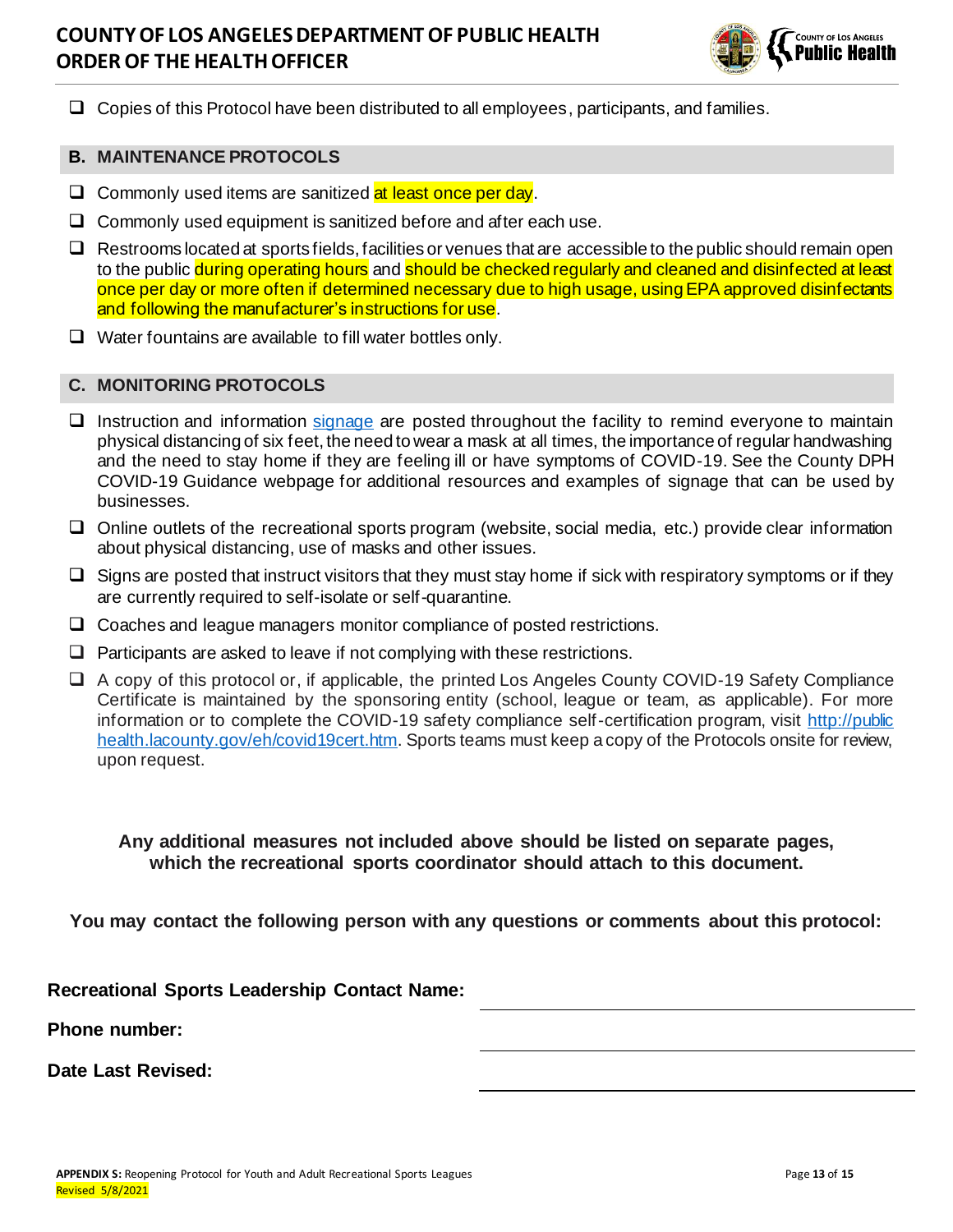

# **Attachment A: Example of an Informed Consent Form**

NOTE: The example of an informed consent form below is solely intended to provide one example of what could be included in a consent form for youth and adult athletes participating in moderate-contact and highcontact sports. This includes (1) an acknowledgement of the risks associated with participating in sports activities during a pandemic and (2) an acknowledgement of the Team's COVID-19 safety protocols, including the need to screen for symptoms prior to participating in any team activities and to report all confirmed COVID-19 cases and their close contacts to Public Health. Persons operating and administrating youth and adult sports teams and leagues should consult their legal counsel prior to implementing any informed consent process.

Dear Athlete and if Athlete is a minor, Parent/Guardian,

The State of California recently announced that effective February 26, 2021, moderate-contact and high-contact youth and adult recreational sports may resume, including competitions, if permitted by local health authorities and if in compliance with both Los Angeles County and State requirements for these sports.

[Team] is taking reasonable measures to prevent the spread of COVID-19 infection, including tracking/tracing, and following applicable state and County public health orders and protocols. However, the possibility of transmission cannot be eliminated. Athletes and their families must be aware of and acknowledge the risks before participating in athletics.

By initialing and signing this Informed Consent Agreement, you acknowledge, accept, and agree to all the following (Athlete and, if the Athlete is a minor, Parent/Guardian Must Initial and Sign):

Participation in athletics is purely voluntary.

Parent Initial: \_\_\_\_\_\_\_\_ Athlete Initial: \_\_\_\_\_\_\_\_\_\_\_\_

Youth Athlete has permission to participate in athletic meetings, practices, and competitions as directed by the coaching staff.

Parent Initial: Athlete Initial: Parent Initial:

- Neither the Athlete nor Parent/Guardian will attend meetings, practice and/or competitions if any of the following apply:
	- A. The Athlete or any member of their household is exhibiting one symptom(s)of COVID-19 that first appeared within the last 10 days: fever (at or over 100.4°F or 38°C) or chills, cough, shortness of breath or difficulty breathing, feeling tired, muscle or body aches, headache, sore throat, nausea or vomiting, diarrhea, congestion or runny nose, or new loss of taste or smell. The Athlete or Parent/Guardian, if the Athlete is a minor, will check Athlete's temperature at home prior to attending meetings, practices, and/or competitions; and Athlete will not attend if their temperature is at or over 100.4°F or 38°C.
	- B. The Athlete or any member of their household has been diagnosed with COVID-19 or has a suspected diagnosis of COVID-19 or pending COVID-19 test.
	- C. The Athlete or any member of their household has spent time with another individual who has been diagnosed with COVID-19 or has a suspected diagnosis of COVID-19.
	- D. The Athlete or any member of their household is currently under isolation or quarantine orders.

Parent Initial: Athlete Initial: Parent Initial:

If the Athlete tests positive for COVID-19 or has been identified as being exposed to an individual that